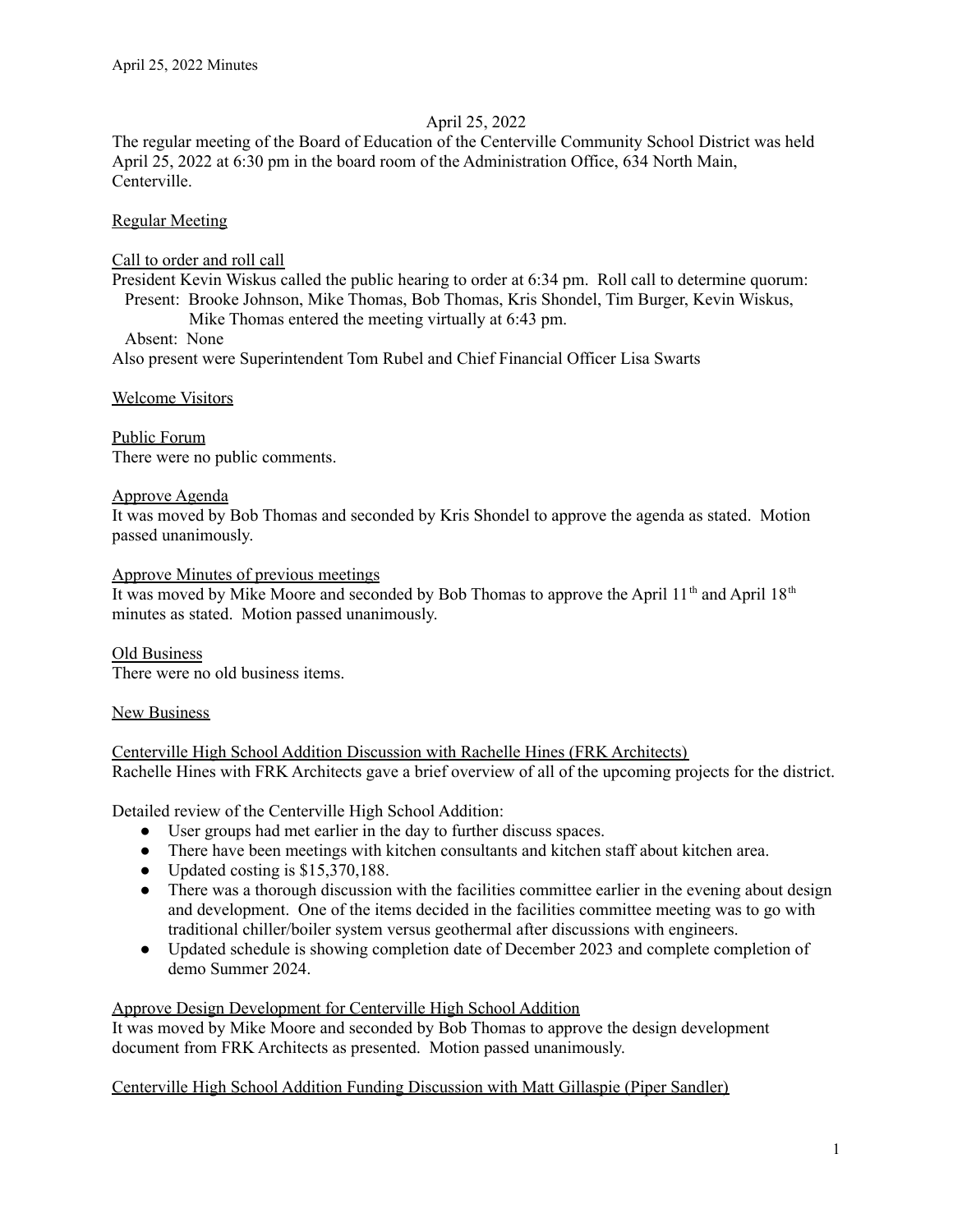Matt Gillaspie of Piper Sandler was not able to present to the whole board due to another scheduling conflict. Matt had presented out to the Finance Committee on April 20<sup>th</sup>. Kevin Wiskus gave an overview of that meeting. Two additional bond issuances still need to be done; the \$2 million in GO bonds that the board is approving this evening and the approximately 3.6 million Sales Tax Revenue Bonds. Matt provided the finance committee with six different schedule scenarios for the 3.6 million. The finance committee will come back later to the board with a recommendation.

Not to Exceed \$2,000,000 General Obligation School Bonds, Series 2022 - Resolution Directing the Advertisement for Sale and Approving Offering Terms

It was moved by Tim Burger and seconded by Mike Moore to approve the resolution directing the advertisement for sale of not to exceed \$2,000,000 General Obligation School Bonds, Series 2022 and approving offering terms as stated. Roll call:

Ayes: Brooke Johnson, Mike Moore, Mike Thomas, Bob Thomas, Kris Shondel, Tim Burger, Kevin Wiskus

Nays: None

Motion passed unanimously.

### Approve Tentative CEA/Centerville Community School District Master Contract Agreement Pending Ratification by CEA

The CEA provided a statement that the organization had ratified the agreement.

Tentative Agreement between CEA and Centerville School District terms for 2022-23:

- Increase project work rate on Schedule D from \$25 to \$35 per hour, to become effective June 1, 2022. This provision will comply with TEQ budget limitations.
- Increase base wage rate by \$855 (reflects a total package increase of 3.006%).

It was moved by Mike Moore and seconded by Bob Thomas to approve the Tentative CEA/Centerville Community School District Master Contract Agreement as presented. Motion passed unanimously.

Approve 2022-23 Salary Increase Administrators, Directors, Salaried Positions, and Support Staff 2022-23 Salary Increase was presented as:

- All support staff on the salary schedule from Step 1 through Step 5 move one step
- All support staff on Step 6 or  $6+ -3\%$  increase on hourly wage
- Administrators  $-3\%$  increase on salary
- Directors  $-3\%$  increase on salary
- Salaried positions  $-3\%$  increase on salary

It was moved by Mike Moore and seconded by Bob Thomas to approve 2022-23 salary increases for administrators, directors, salaried positions, and support staff as presented. Motion passed unanimously.

#### Administrator Reports

Items highlighted from administrators that had submitted reports focused on: student achievement, professional development and training, culture and programs, and family and community.

#### Board Member Takeaways

Items from board member takeaways centered on the facilities improvements, negotiation process, and current board work session and board item approval process.

# Adjourn

It was moved by Tim Burger and seconded by Bob Thomas to adjourn the meeting at 7:33 pm. Motion passed unanimously.